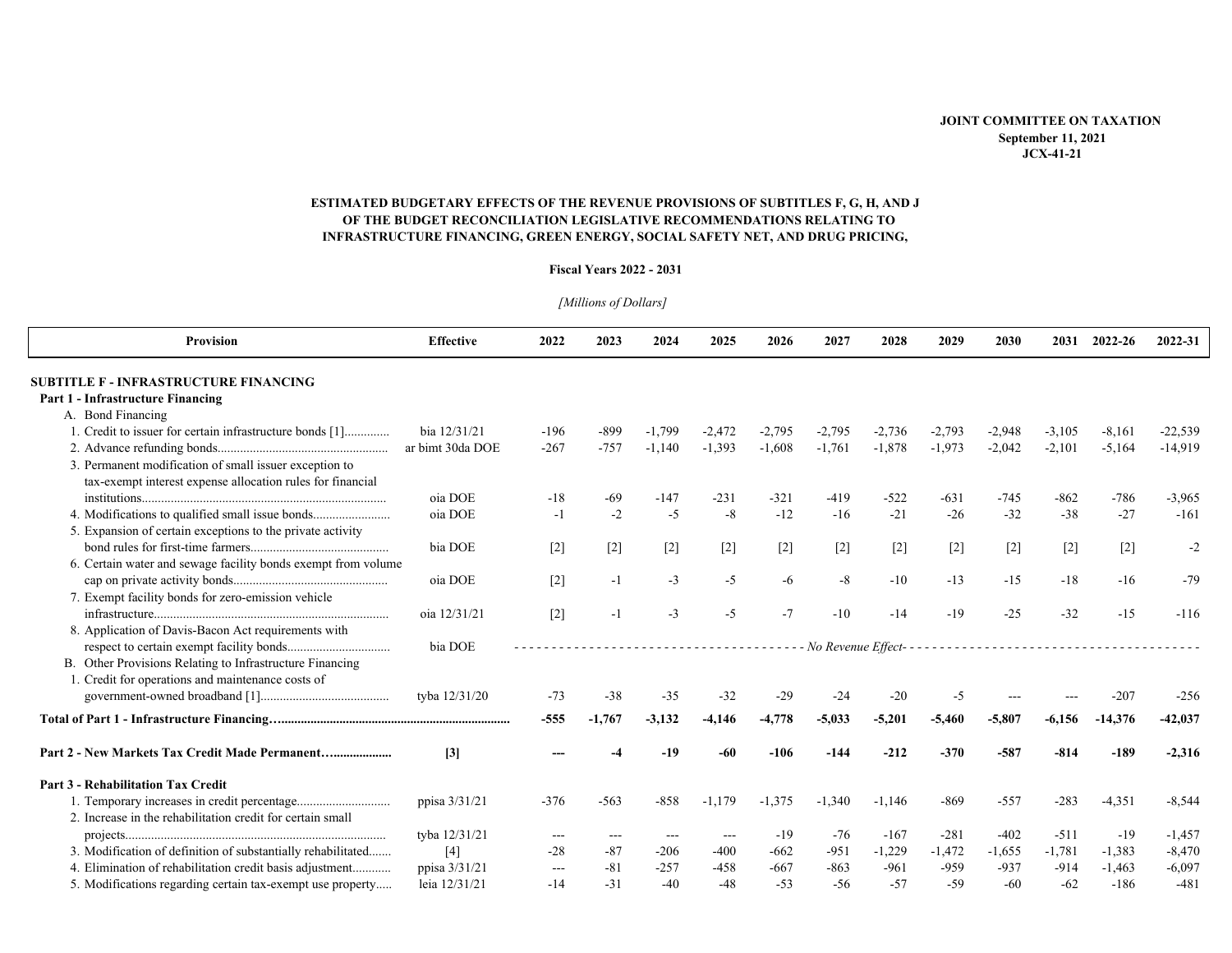| <b>Provision</b>                                               | <b>Effective</b>      | 2022              | 2023           | 2024     | 2025     | 2026     | 2027     | 2028     | 2029     | 2030     |          | 2031 2022-26 | 2022-31   |
|----------------------------------------------------------------|-----------------------|-------------------|----------------|----------|----------|----------|----------|----------|----------|----------|----------|--------------|-----------|
| 6. Qualification of rehabilitation expenditures for public     |                       |                   |                |          |          |          |          |          |          |          |          |              |           |
|                                                                | ppisa 3/31/21         | -38               | -86            | $-110$   | $-139$   | $-161$   | $-169$   | $-174$   | $-178$   | $-183$   | $-189$   | $-535$       | $-1,427$  |
|                                                                |                       | -456              | $-848$         | $-1,471$ | $-2,224$ | $-2,937$ | $-3,454$ | $-3,734$ | $-3,818$ | $-3,794$ | $-3,740$ | $-7,937$     | $-26,476$ |
| Part 4 - Disaster and Resiliency                               |                       |                   |                |          |          |          |          |          |          |          |          |              |           |
| 1. Exclusion of amounts received from State-based              |                       |                   |                |          |          |          |          |          |          |          |          |              |           |
|                                                                | tyba 12/31/20         | $-4$              | $-10$          | $-10$    | $-11$    | $-12$    | $-13$    | $-14$    | $-15$    | $-16$    | $-17$    | $-48$        | $-122$    |
| 2. Repeal of temporary limitation on personal casualty         |                       |                   |                |          |          |          |          |          |          |          |          |              |           |
|                                                                | lii tyba 12/31/17     | -467              | -645           | $-320$   | $-318$   | -261     | $---$    | $---$    |          | $  -$    | $---$    | $-2,011$     | $-2,011$  |
| 3. Credit for qualified wildfire mitigation expenditures       | epoia DOE ityeasd     | $-12$             | $-28$          | $-31$    | $-36$    | $-42$    | $-44$    | -46      | $-48$    | $-49$    | $-50$    | $-149$       | $-387$    |
|                                                                |                       | $-483$            | $-683$         | $-361$   | $-365$   | $-315$   | -57      | -60      | -63      | -65      | $-67$    | $-2,208$     | $-2,520$  |
| Part 5 - Housing                                               |                       |                   |                |          |          |          |          |          |          |          |          |              |           |
| A. Low-Income Housing Tax Credit                               |                       |                   |                |          |          |          |          |          |          |          |          |              |           |
|                                                                | cyba 12/31/21         | 6                 | $\overline{4}$ | $-57$    | $-248$   | $-593$   | $-1,058$ | $-1,585$ | $-2,222$ | $-2,577$ | $-2,717$ | $-889$       | $-11,048$ |
| 2. Tax-exempt bond financing requirement (sunset 12/31/28)     | bpisi tyba $12/31/21$ | $-91$             | $-242$         | $-472$   | $-719$   | $-953$   | $-1,176$ | $-1,393$ | $-1,393$ | $-1,510$ | $-1,549$ | $-2,478$     | $-9,498$  |
| 3. Buildings designed to serve extremely low-income            |                       |                   |                |          |          |          |          |          |          |          |          |              |           |
|                                                                | $[5]$                 | $-8$              | $-37$          | $-92$    | $-158$   | $-225$   | $-292$   | $-358$   | $-412$   | $-474$   | $-548$   | $-519$       | $-2,603$  |
| 4. Inclusion of rural areas as difficult development areas     | bpisa 12/31/21        | $-7$              | $-37$          | $-92$    | $-165$   | $-232$   | $-300$   | $-366$   | $-420$   | $-483$   | $-554$   | $-532$       | $-2,654$  |
|                                                                | <b>DOE</b>            | 2                 | 8              | 17       | 28       | 39       | 49       | 59       | 73       | 85       | 105      | 95           | 466       |
| 6. Modification and clarification of rights relating to        |                       |                   |                |          |          |          |          |          |          |          |          |              |           |
|                                                                | [6]                   | 2                 | 11             | 27       | 45       | 63       | 80       | 96       | 118      | 139      | 171      | 147          | 751       |
| 7. Increase in credit for bond-financed projects designated by |                       |                   |                |          |          |          |          |          |          |          |          |              |           |
|                                                                | $[7]$                 | $-31$             | -98            | $-210$   | $-355$   | -477     | $-591$   | $-702$   | $-685$   | $-745$   | -766     | $-1,171$     | $-4,660$  |
| B. Neighborhood Homes Investment Act                           |                       |                   |                |          |          |          |          |          |          |          |          |              |           |
|                                                                | tyba 12/31/21         | $-200$            | $-605$         | $-1,422$ | $-1,861$ | $-2,114$ | $-2,175$ | $-2,239$ | $-2,305$ | $-2,373$ | $-2,443$ | $-6,202$     | $-17,736$ |
|                                                                |                       | $-326$            | -997           | $-2,300$ | $-3,433$ | $-4,494$ | $-5,462$ | $-6,488$ | $-7,244$ | $-7,938$ | $-8,301$ | $-11,549$    | $-46,983$ |
| Part 6 - Investments in Tribal Infrastructure                  |                       |                   |                |          |          |          |          |          |          |          |          |              |           |
| 1. Treatment of Indian Tribes as States with respect to        |                       |                   |                |          |          |          |          |          |          |          |          |              |           |
|                                                                | bia 12/31/21          | $[2]$             | $-1$           | $-3$     | $-4$     | -6       | $-8$     | $-10$    | $-12$    | $-15$    | $-17$    | $-14$        | $-77$     |
|                                                                | cya 12/31/21          | $\cdots$          | $[2]$          | $-2$     | $-6$     | $-13$    | $-22$    | $-31$    | $-41$    | $-51$    | $-59$    | $-22$        | $-226$    |
| 3. Inclusion of Indian areas as difficult development          |                       |                   |                |          |          |          |          |          |          |          |          |              |           |
|                                                                | bpisa 12/31/21        | $[2]$             | $-2$           | $-4$     | $-7$     | $-10$    | $-13$    | $-16$    | $-18$    | $-21$    | $-24$    | $-23$        | $-114$    |
|                                                                |                       | $\lceil 2 \rceil$ | $-3$           | -9       | $-17$    | $-29$    | $-43$    | $-57$    | $-71$    | $-87$    | $-100$   | -59          | $-417$    |
| Part 7 - Investments in the Territories                        |                       |                   |                |          |          |          |          |          |          |          |          |              |           |
|                                                                | [8]                   | $-309$            | $-648$         | $-706$   | $-764$   | $-824$   | $-887$   | $-931$   | $-955$   | -979     | $-1.005$ | $-3,251$     | $-8,007$  |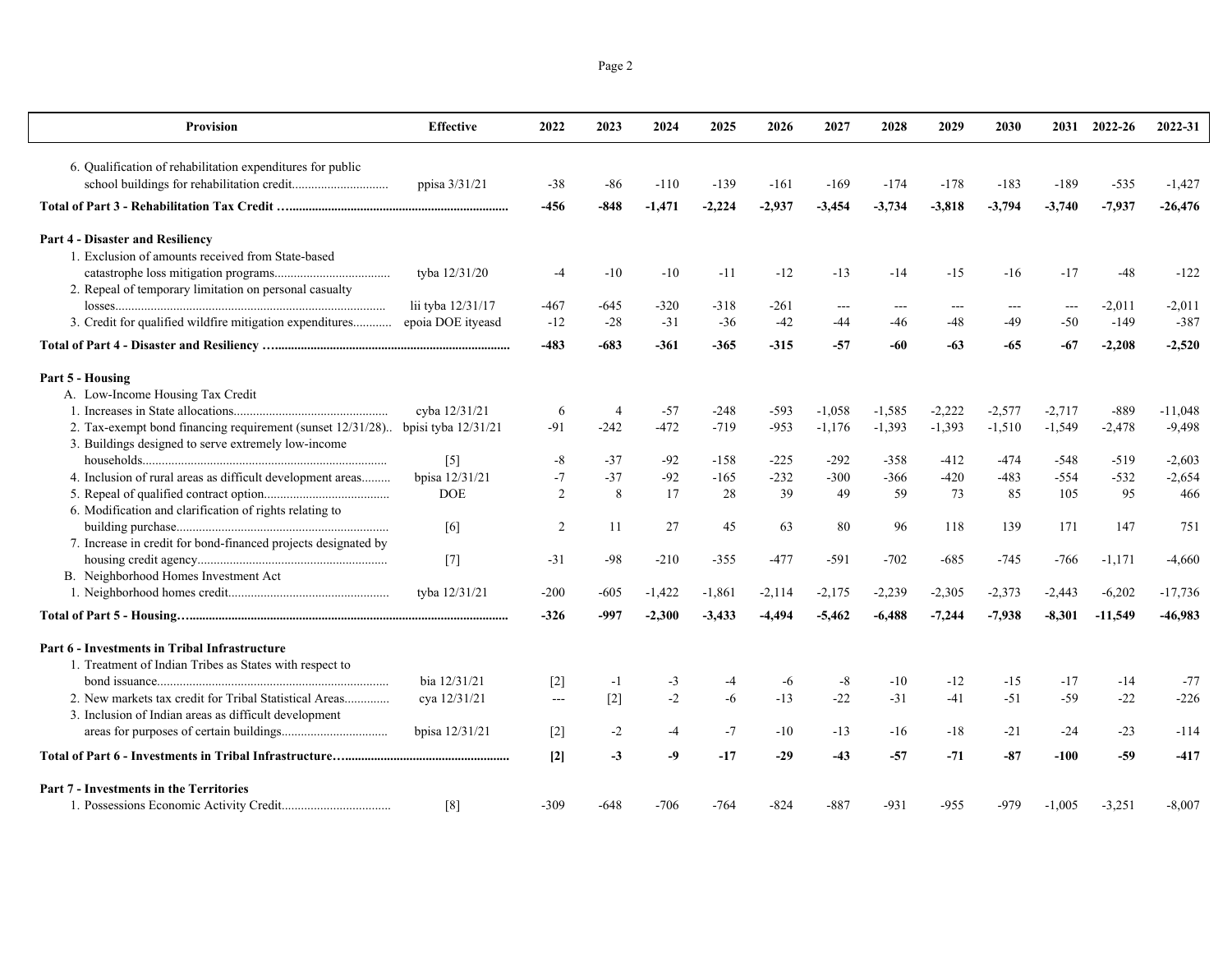| <b>Provision</b>                                                                 | <b>Effective</b>                | 2022                     | 2023              | 2024     | 2025                                      | 2026      | 2027      | 2028      | 2029      | 2030                                       |           | 2031 2022-26                                                                                  | 2022-31    |
|----------------------------------------------------------------------------------|---------------------------------|--------------------------|-------------------|----------|-------------------------------------------|-----------|-----------|-----------|-----------|--------------------------------------------|-----------|-----------------------------------------------------------------------------------------------|------------|
| 2. Additional new markets tax credit allocations for the                         |                                 |                          |                   |          |                                           |           |           |           |           |                                            |           |                                                                                               |            |
|                                                                                  | cya 12/31/21                    |                          | $\lceil 2 \rceil$ | $-1$     | $-4$                                      | -8        | $-12$     | $-18$     | $-24$     | $-29$                                      | -34       | $-12$                                                                                         | $-129$     |
|                                                                                  |                                 | -309                     | $-648$            | $-707$   | $-768$                                    | $-832$    | $-899$    | $-949$    | $-979$    | $-1,008$                                   | $-1,039$  | $-3,263$                                                                                      | $-8,136$   |
|                                                                                  |                                 |                          |                   |          |                                           |           |           |           |           |                                            |           |                                                                                               |            |
|                                                                                  |                                 | $-2,129$                 | -4,949            | -7,999   | $-11,013$                                 | $-13,491$ | $-15,093$ | $-16,701$ | $-18,005$ | $-19,286$                                  | $-20,216$ | $-39,581$                                                                                     | $-128,885$ |
| <b>SUBTITLE G - GREEN ENERGY</b>                                                 |                                 |                          |                   |          |                                           |           |           |           |           |                                            |           |                                                                                               |            |
| THE "GROWING RENEWABLE ENERGY AND EFFICIENCY<br><b>NOW (GREEN') ACT OF 2021"</b> |                                 |                          |                   |          |                                           |           |           |           |           |                                            |           |                                                                                               |            |
| <b>Part 1 - Renewable Electricity and Reducing Carbon Emissions</b>              |                                 |                          |                   |          |                                           |           |           |           |           |                                            |           |                                                                                               |            |
| 1. Extension and modification of credit for electricity produced                 |                                 |                          |                   |          |                                           |           |           |           |           |                                            |           |                                                                                               |            |
| from certain renewable resources (sunset 12/31/33) [1]                           | fpisa 12/31/21                  | $-181$                   | -584              | $-1,038$ | $-1,717$                                  | $-2,865$  | -4,184    | $-5,651$  | $-7,269$  | $-8,811$                                   | $-10,549$ | $-6,387$                                                                                      | $-42,851$  |
| 2. Extension and modification of energy credit (sunset)                          | generally                       |                          |                   |          |                                           |           |           |           |           |                                            |           |                                                                                               |            |
|                                                                                  | ppisa 12/31/21                  | $-1,349$                 | $-2.392$          | $-2,686$ | $-3,721$                                  | $-6,667$  | $-8.332$  | $-8.851$  | $-9.404$  | $-9.956$                                   | $-10.547$ | $-16,816$                                                                                     | $-63,907$  |
| 3. Increase in energy credit for solar facilities placed in service              |                                 |                          |                   |          |                                           |           |           |           |           |                                            |           |                                                                                               |            |
| in connection with low-income communities (sunset                                |                                 |                          |                   |          |                                           |           |           |           |           |                                            |           |                                                                                               |            |
|                                                                                  | pa 12/31/21                     |                          |                   |          |                                           |           |           |           |           |                                            |           | --------------------- Estimate Included in Items G.2. Above---------------------------------- |            |
| 4. Elective payment for energy property and electricity                          |                                 |                          |                   |          |                                           |           |           |           |           |                                            |           |                                                                                               |            |
| produced from certain renewable resources, etc                                   | ppisa 12/31/21                  |                          |                   |          |                                           |           |           |           |           |                                            |           | - Estimate Included in Items G.1. through G.3. Above ------------------------                 |            |
| 5. Investment credit for electric transmission property                          |                                 |                          |                   |          |                                           |           |           |           |           |                                            |           |                                                                                               |            |
|                                                                                  | ppisa 12/31/21                  |                          |                   |          | -683                                      | $-1.050$  | $-1.050$  | $-1.050$  | $-1.733$  | $-2,100$                                   | $-2,100$  | $-1.733$                                                                                      | $-9.765$   |
|                                                                                  | pa 12/31/21                     |                          |                   |          | <u> - - - - - - - - - - - - - - - -</u> . |           |           |           |           | - Negligible Revenue Effect--------------- |           |                                                                                               |            |
| 7. Extension and modification of credit for carbon oxide                         | generally                       |                          |                   |          |                                           |           |           |           |           |                                            |           |                                                                                               |            |
|                                                                                  | tyba 12/31/21                   | $-12$                    | $-23$             | $-29$    | $-26$                                     | $-9$      | $-38$     | $-75$     | $-146$    | $-216$                                     | $-331$    | $-100$                                                                                        | $-908$     |
| 9. Zero-emission nuclear power production credit                                 | tyba 12/31/21<br>epasa 12/31/21 | $-148$                   | $-126$            | $-137$   | $-144$                                    | $-99$     | $-50$     | $-56$     | $-64$     | $-72$                                      | $-80$     | $-654$                                                                                        | $-975$     |
|                                                                                  | itybasd                         | $-4,383$                 | -2,909            | $-3,253$ | $-3,524$                                  | $-1,650$  | $-209$    |           |           |                                            |           | $-15,719$                                                                                     | $-15,929$  |
|                                                                                  |                                 |                          |                   |          |                                           |           |           |           |           |                                            |           |                                                                                               |            |
| Total of Part 1 - Renewable Electricity and Reducing Carbon Emissions            |                                 | $-6,073$                 | $-6,034$          | $-7,143$ | $-9,815$                                  | $-12,340$ | $-13,863$ | $-15,683$ | $-18,616$ | $-21.155$                                  | $-23,607$ | $-41,409$                                                                                     | $-134,335$ |
| <b>Part 2 - Renewable Fuels</b>                                                  |                                 |                          |                   |          |                                           |           |           |           |           |                                            |           |                                                                                               |            |
| 1. Extension of excise tax credits relating to alternative fuels,                |                                 |                          |                   |          |                                           |           |           |           |           |                                            |           |                                                                                               |            |
| and extension of biodiesel and renewable diesel credit                           |                                 |                          |                   |          |                                           |           |           |           |           |                                            |           |                                                                                               |            |
|                                                                                  | fsoua 12/31/21                  | $-149$                   | $-2,688$          | $-3,721$ | $-3,802$                                  | $-3,816$  | $-3,803$  | $-3,700$  | $-3,708$  | $-3,725$                                   | $-3,743$  | $-14,177$                                                                                     | $-32,858$  |
| 2. Extension of second generation biofuel incentives                             |                                 |                          |                   |          |                                           |           |           |           |           |                                            |           |                                                                                               |            |
|                                                                                  | qsgbpa 12/31/21                 | $-10$                    | $-19$             | $-20$    | $-22$                                     | $-24$     | $-25$     | $-27$     | $-29$     | $-30$                                      | $-32$     | $-95$                                                                                         | $-238$     |
| 3. Sustainable aviation fuel credit (sunset 12/31/31)                            | fsoua 12/31/22                  | $\overline{\phantom{a}}$ | $-6$              | $-13$    | $-19$                                     | $-24$     | $-31$     | $-66$     | $-104$    | $-145$                                     | $-210$    | $-62$                                                                                         | $-618$     |
|                                                                                  | [9]                             | $-60$                    | $-172$            | $-313$   | $-496$                                    | $-707$    | $-966$    | $-1,271$  | $-1,598$  | $-1,756$                                   | $-1,779$  | $-1,748$                                                                                      | $-9,118$   |
|                                                                                  |                                 | $-219$                   | $-2,885$          | $-4,067$ | -4,339                                    | $-4,571$  | $-4,825$  | $-5,064$  | $-5,439$  | $-5,656$                                   | $-5,764$  | $-16,082$                                                                                     | $-42,832$  |
| Part 3 - Green Energy and Efficiency Incentives for Individuals                  |                                 |                          |                   |          |                                           |           |           |           |           |                                            |           |                                                                                               |            |
| 1. Extension, increase, and modifications of nonbusiness                         | generally ppisa $12/31/21$ &    |                          |                   |          |                                           |           |           |           |           |                                            |           |                                                                                               |            |
|                                                                                  | apoia 12/31/21                  | $-255$                   | $-1,696$          | $-1,657$ | $-1,628$                                  | $-1,654$  | $-1,631$  | $-1,570$  | $-1,599$  | $-1,615$                                   | $-1,632$  | $-6,890$                                                                                      | $-14,938$  |
|                                                                                  |                                 |                          |                   |          |                                           |           |           |           |           |                                            |           |                                                                                               |            |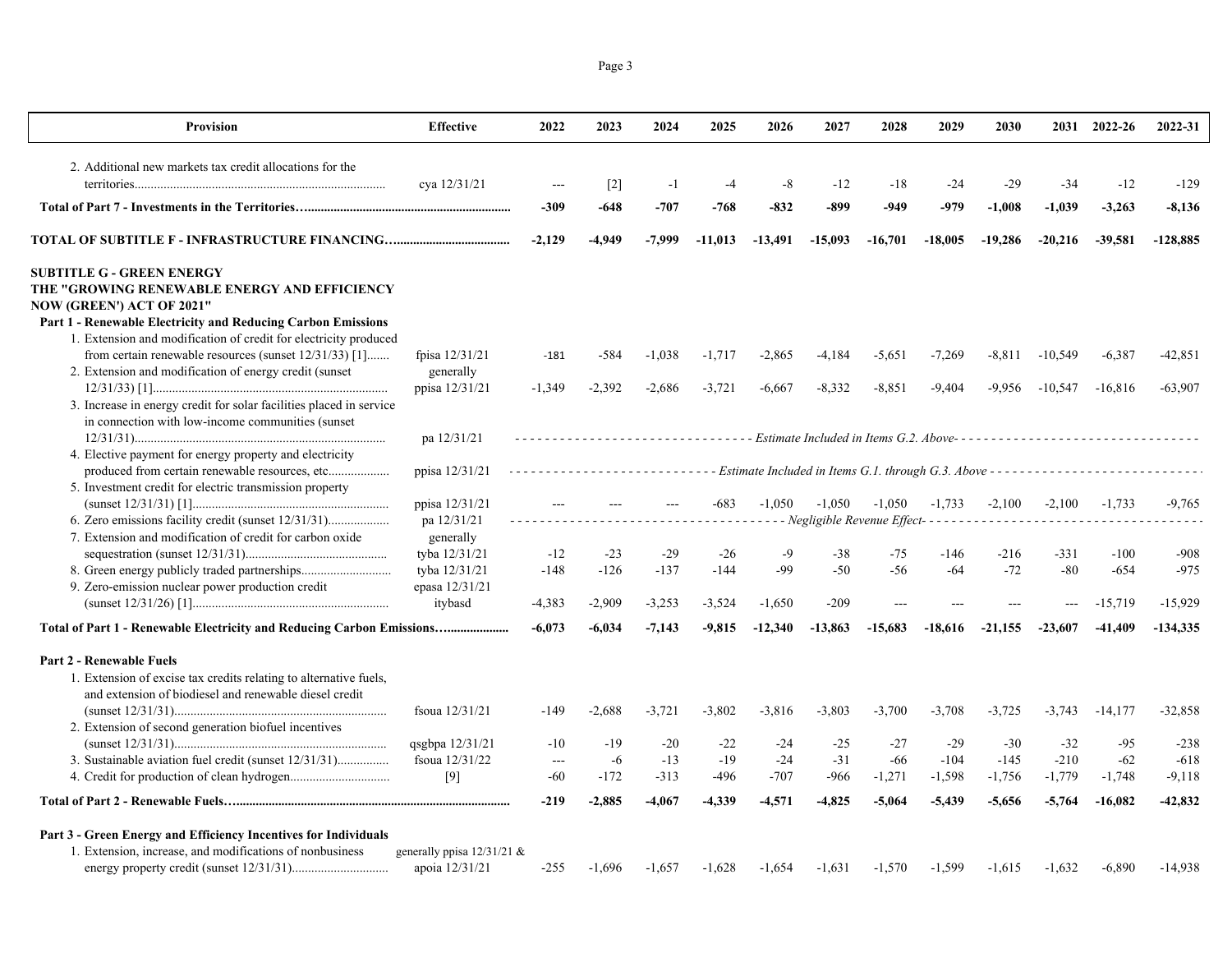|--|--|

| Provision                                                                | <b>Effective</b> | 2022     | 2023      | 2024      | 2025      | 2026      | 2027      | 2028           | 2029      | 2030      |           | 2031 2022-26 | 2022-31    |
|--------------------------------------------------------------------------|------------------|----------|-----------|-----------|-----------|-----------|-----------|----------------|-----------|-----------|-----------|--------------|------------|
| 2. Extension and modification of residential energy efficient            |                  |          |           |           |           |           |           |                |           |           |           |              |            |
|                                                                          | ema 12/31/21     | $-50$    | $-387$    | $-972$    | $-2.562$  | -2.635    | $-2,712$  | $-2.792$       | $-2,872$  | $-2.941$  | $-3.029$  | $-6,605$     | $-20.951$  |
| 3. Energy efficient commercial buildings deduction                       | tyba 12/31/21 &  |          |           |           |           |           |           |                |           |           |           |              |            |
|                                                                          |                  | $-18$    | $-72$     | $-70$     | $-68$     | $-67$     | -66       | $-65$          | $-66$     | $-67$     | $-69$     | $-295$       | $-626$     |
| 4. Extension, increase, and modifications of new                         |                  |          |           |           |           |           |           |                |           |           |           |              |            |
|                                                                          | duaa 12/31/21    | $-132$   | $-233$    | $-258$    | $-271$    | $-289$    | $-307$    | $-321$         | $-320$    | $-305$    | -289      | $-1,182$     | $-2,724$   |
| 5. Modifications to income exclusion for conservation                    |                  |          |           |           |           |           |           |                |           |           |           |              |            |
|                                                                          | ara 12/31/18     | -6       | $-2$      | $-2$      | $-3$      | $-4$      | $-5$      | $-6$           | -6        | $-7$      | $-7$      | $-17$        | $-48$      |
| Total of Part 3 - Green Energy and Efficiency Incentives for Individuals |                  | $-461$   | $-2,390$  | $-2,959$  | $-4,532$  | -4.649    | $-4,721$  | $-4,754$       | $-4,863$  | $-4,935$  | $-5,026$  | $-14,989$    | $-39,287$  |
| Part 4 - Greening the Fleet and Alternative Vehicles                     |                  |          |           |           |           |           |           |                |           |           |           |              |            |
| 1. Refundable new qualified plug-in electric drive motor                 | vaa 12/31/21 &   |          |           |           |           |           |           |                |           |           |           |              |            |
| vehicle credit for individuals (sunset 12/31/31) [1]                     | tovpola 12/31/22 | $-195$   | $-1,002$  | $-1,128$  | $-1,268$  | $-1,451$  | $-1,682$  | $-1,915$       | $-2,112$  | $-2,320$  | $-2,499$  | $-5,044$     | $-15,574$  |
| 2. Credit for previously-owned qualified plug-in electric drive          |                  |          |           |           |           |           |           |                |           |           |           |              |            |
|                                                                          | vaa 12/31/21     | $-27$    | $-83$     | $-96$     | $-120$    | $-132$    | $-146$    | $-162$         | $-179$    | $-197$    | $-215$    | $-457$       | $-1.357$   |
| 3. Qualified commercial electric vehicles (sunset 12/31/31)              | vaa 12/31/21     | $-229$   | $-490$    | $-663$    | $-831$    | $-1,033$  | $-1,270$  | $-1,488$       | $-1,675$  | $-1,850$  | $-2,043$  | $-3,246$     | $-11,572$  |
| 4. Qualified fuel cell motor vehicles (sunset 12/31/31)                  | ppisa 12/31/21   | $-4$     | $-7$      | $-8$      | $-9$      | $-11$     | $-4$      | $\overline{a}$ | $---$     | ---       |           | $-40$        | $-44$      |
| 5. Alternative fuel refueling property credit (sunset                    |                  |          |           |           |           |           |           |                |           |           |           |              |            |
|                                                                          | ppisa 12/31/21   | $-93$    | $-404$    | $-461$    | $-523$    | $-591$    | -666      | $-749$         | $-837$    | $-932$    | $-1.027$  | $-2,071$     | $-6,283$   |
| 6. Reinstatement and expansion of employer-provided fringe               |                  |          |           |           |           |           |           |                |           |           |           |              |            |
|                                                                          | tyba 12/31/21    | $-20$    | $-21$     | $-23$     | $-13$     | $-16$     | $-16$     | $-18$          | $-18$     | $-19$     | $-19$     | $-93$        | $-183$     |
| 7. Credit for certain new electric bicycles (sunset 12/31/31)            | ppisa ityea DOE  | $-113$   | $-305$    | $-397$    | $-517$    | -666      | $-826$    | $-983$         | $-1,121$  | $-1,225$  | $-1,277$  | $-1,999$     | $-7,430$   |
|                                                                          |                  | $-681$   | $-2,312$  | $-2,776$  | $-3,281$  | $-3,900$  | -4,610    | $-5,315$       | $-5,942$  | $-6,543$  | $-7,080$  | $-12,950$    | $-42,443$  |
| Part 5 - Investment in the Green Workforce                               |                  |          |           |           |           |           |           |                |           |           |           |              |            |
| 1. Extension of the advanced energy project credit [1][11]               | <b>DOE</b>       | $-273$   | $-370$    | $-289$    | $-233$    | $-307$    | $-405$    | $-169$         | $-29$     | $-25$     | $-32$     | $-1,472$     | $-2,133$   |
| 2. Labor costs of installing mechanical insulation                       | apoia 12/31/21   |          |           |           |           |           |           |                |           |           |           |              |            |
|                                                                          | ityeasd          | $-371$   | $-745$    | $-939$    | $-1,099$  | $-1,267$  | -966      | $-670$         | $-564$    | $-462$    | $-343$    | $-4,421$     | $-7.426$   |
|                                                                          |                  | $-644$   | $-1,115$  | $-1,228$  | $-1,332$  | $-1,574$  | $-1,371$  | $-839$         | -593      | $-487$    | -375      | $-5,893$     | $-9,559$   |
| Part 6 - Qualified Environmental Justice Credit (sunset                  |                  |          |           |           |           |           |           |                |           |           |           |              |            |
|                                                                          | <b>DOE</b>       |          | -400      | $-700$    | $-800$    | -900      | $-1,000$  | $-600$         | $-300$    | $-200$    | $-100$    | $-2,800$     | $-5,000$   |
|                                                                          | 1/1/22           | 2.197    | 3,361     | 3,533     | 3,689     | 3.845     | 4,006     | 4,175          | 4,354     | 4.541     | 4.734     | 16.624       | 38,434     |
|                                                                          |                  | $-5,881$ | $-11,775$ | $-15,340$ | $-20,410$ | $-24,089$ | $-26,384$ | $-28,080$      | $-31,399$ | $-34,435$ | $-37,218$ | $-77,499$    | $-235,022$ |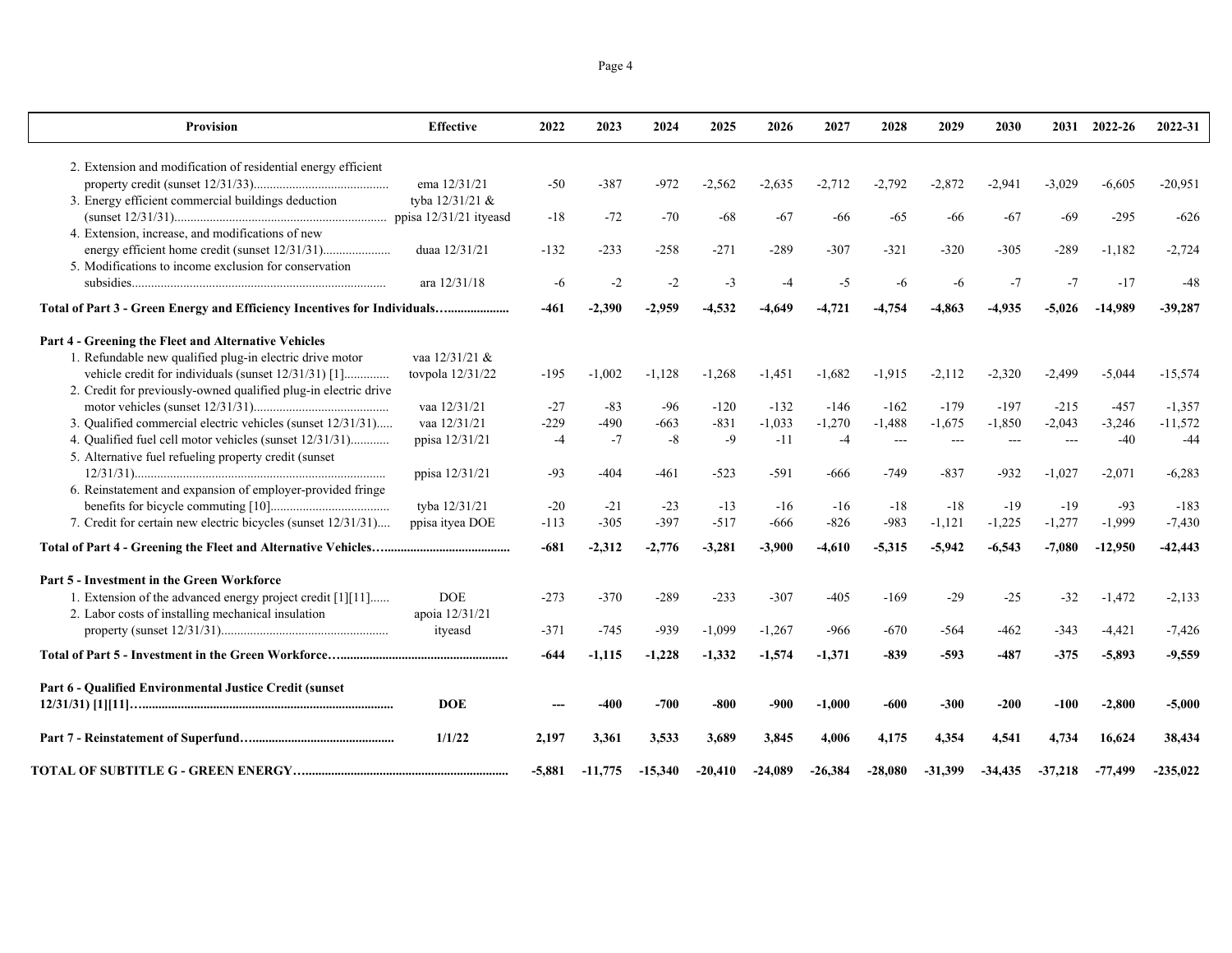| <b>Provision</b>                                                                                                                                                                                                                                                                                                                                                                                                                                                                                                                                                                                | <b>Effective</b>               | 2022                           | 2023                           | 2024                                        | 2025                           | 2026                           | 2027                           | 2028                     | 2029                       | 2030                                         |                  | 2031 2022-26                                                                                                                                                                                                             | 2022-31                            |
|-------------------------------------------------------------------------------------------------------------------------------------------------------------------------------------------------------------------------------------------------------------------------------------------------------------------------------------------------------------------------------------------------------------------------------------------------------------------------------------------------------------------------------------------------------------------------------------------------|--------------------------------|--------------------------------|--------------------------------|---------------------------------------------|--------------------------------|--------------------------------|--------------------------------|--------------------------|----------------------------|----------------------------------------------|------------------|--------------------------------------------------------------------------------------------------------------------------------------------------------------------------------------------------------------------------|------------------------------------|
| SUBTITLE H - SOCIAL SAFETY NET<br>Part 1 - Child Tax Credit: Extend and modify ARP modifications to<br>CTC, index credit amounts and initial phaseout thresholds, no child<br>SSN requirement (sunset 12/31/22); new monthly CTC, index credit<br>amounts and initial phaseout thresholds, no child SSN requirement,<br>advance payments to taxpayers with presumptive eligibility,<br>recapture only in certain circumstances (taxable years beginning<br>after 12/31/22, and sunset 12/31/25); full refundability of CTC<br>unindexed \$1,000 amount (taxable years beginning after 12/31/25) | tyba 12/31/21                  |                                |                                | $-106,463$ $-121,808$ $-129,345$ $-133,722$ |                                | -46,959                        | $-3,556$                       | $-3,510$                 | $-3,510$                   | $-3,537$                                     |                  | $-3,599$ $-538,297$                                                                                                                                                                                                      | -556,008                           |
| Part 2 - Child and Dependent Care Tax Credit                                                                                                                                                                                                                                                                                                                                                                                                                                                                                                                                                    |                                |                                |                                |                                             |                                |                                |                                |                          |                            |                                              |                  |                                                                                                                                                                                                                          |                                    |
| 1. Certain improvements to the child and dependent care<br>2. Increase in exclusion for employer-provided dependent                                                                                                                                                                                                                                                                                                                                                                                                                                                                             | tyba 12/31/21                  | $-2,663$                       | $-9,179$                       | $-9,413$                                    | $-9,786$                       | $-10,353$                      | $-10,195$                      | $-10,453$                | $-10,706$                  | $-11,065$                                    | $-11.324$        | $-41,392$                                                                                                                                                                                                                | $-95,135$                          |
|                                                                                                                                                                                                                                                                                                                                                                                                                                                                                                                                                                                                 | tyba 12/31/21                  | -199                           | $-270$                         | $-283$                                      | $-294$                         | -344                           | $-362$                         | $-374$                   | $-383$                     | -394                                         | -400             | $-1,390$                                                                                                                                                                                                                 | $-3,302$                           |
|                                                                                                                                                                                                                                                                                                                                                                                                                                                                                                                                                                                                 |                                | $-2,862$                       | -9,449                         | $-9,696$                                    | $-10,080$                      | $-10,697$                      | $-10,557$                      | $-10,827$                | $-11,089$                  | $-11,459$                                    | $-11,724$        | $-42,782$                                                                                                                                                                                                                | $-98,437$                          |
| <b>Part 3 - Supporting Caregivers</b><br>1. Payroll tax credit for child care workers [1]                                                                                                                                                                                                                                                                                                                                                                                                                                                                                                       | cqba 12/31/21<br>tyba 12/31/21 | $-334$<br>$-3,248$<br>$-3,582$ | $-670$<br>$-6,688$<br>$-7,358$ | $-674$<br>$-7,084$<br>$-7,758$              | $-724$<br>$-7,504$<br>$-8,228$ | $-749$<br>$-3,860$<br>$-4,609$ | -764<br>$\overline{a}$<br>-764 | -780<br>$\sim$<br>$-780$ | $-795$<br>$\sim$<br>$-795$ | $-811$<br>$\overline{\phantom{a}}$<br>$-811$ | $-827$<br>$-827$ | $-3,152$<br>$-28,384$<br>$-31,536$                                                                                                                                                                                       | $-7,130$<br>$-28,384$<br>$-35,514$ |
| <b>Part 4 - Earned Income Tax Credit</b><br>1. Certain improvements to the earned income tax credit made                                                                                                                                                                                                                                                                                                                                                                                                                                                                                        | tyba 12/31/21                  | -578                           | $-13,296$                      | $-13,955$                                   | $-14,471$                      | $-14,890$                      | $-15,116$                      | $-15,377$                | $-15,642$                  | $-15,894$                                    | $-16,107$        | $-57,190$                                                                                                                                                                                                                | $-135,325$                         |
| 2. Funds for administration of earned income tax credits in the                                                                                                                                                                                                                                                                                                                                                                                                                                                                                                                                 | tyba 12/31/21                  |                                | $-5$                           | $-5$                                        | $-5$                           | $-5$                           | $-5$                           | $-5$                     | $-5$                       | $-5$                                         | $-5$             | $-19$                                                                                                                                                                                                                    | $-43$                              |
|                                                                                                                                                                                                                                                                                                                                                                                                                                                                                                                                                                                                 | tyba 12/31/21                  | -578                           | $-13.301$                      | $-13,960$                                   | $-14,476$                      | $-14,895$                      | $-15,121$                      | $-15,382$                | $-15,647$                  | $-15.899$                                    | $-16,112$        | $-57,209$                                                                                                                                                                                                                | $-135.368$                         |
| Part 5 - Expanding Access to Health Coverage and<br><b>Lowering Costs</b><br>1. Improve affordability and reduce premium costs of                                                                                                                                                                                                                                                                                                                                                                                                                                                               |                                |                                |                                |                                             |                                |                                |                                |                          |                            |                                              |                  |                                                                                                                                                                                                                          |                                    |
| 2. Modification of employer sponsored coverage affordability<br>test in health insurance premium tax credit                                                                                                                                                                                                                                                                                                                                                                                                                                                                                     | tyba 12/31/21<br>tyba 12/31/21 |                                |                                |                                             |                                |                                |                                |                          |                            |                                              |                  | -----------------------Estimate to be Provided By The Congressional Budget Office ------------------------<br>-----------------------Estimate to be Provided By The Congressional Budget Office ------------------------ |                                    |
| 3. Treatment of lump-sum Social Security benefits in                                                                                                                                                                                                                                                                                                                                                                                                                                                                                                                                            | tyba 12/31/21                  |                                |                                |                                             |                                |                                |                                |                          |                            |                                              |                  | ---------------------- Estimate to be Provided By The Congressional Budget Office ------------------------                                                                                                               |                                    |
| 4. Temporary expansion of health insurance premium tax credits<br>5. Ensuring affordability of coverage for certain low-income                                                                                                                                                                                                                                                                                                                                                                                                                                                                  | tyba 12/31/21                  |                                |                                |                                             |                                |                                |                                |                          |                            |                                              |                  | ---------------------- Estimate to be Provided By The Congressional Budget Office ------------------------                                                                                                               |                                    |
|                                                                                                                                                                                                                                                                                                                                                                                                                                                                                                                                                                                                 | tyba 12/31/21                  |                                |                                |                                             |                                |                                |                                |                          |                            |                                              |                  | -----------------------Estimate to be Provided By The Congressional Budget Office ------------------------                                                                                                               |                                    |

6. Establishing a health insurance affordability fund................ tyba 12/31/21  *- - - - - - - - - - - - - - - - - - - - - - - - Estimate to be Provided By The Congressional Budget Office - - - - - - - - - - - - - - - - - - - - - - - - -*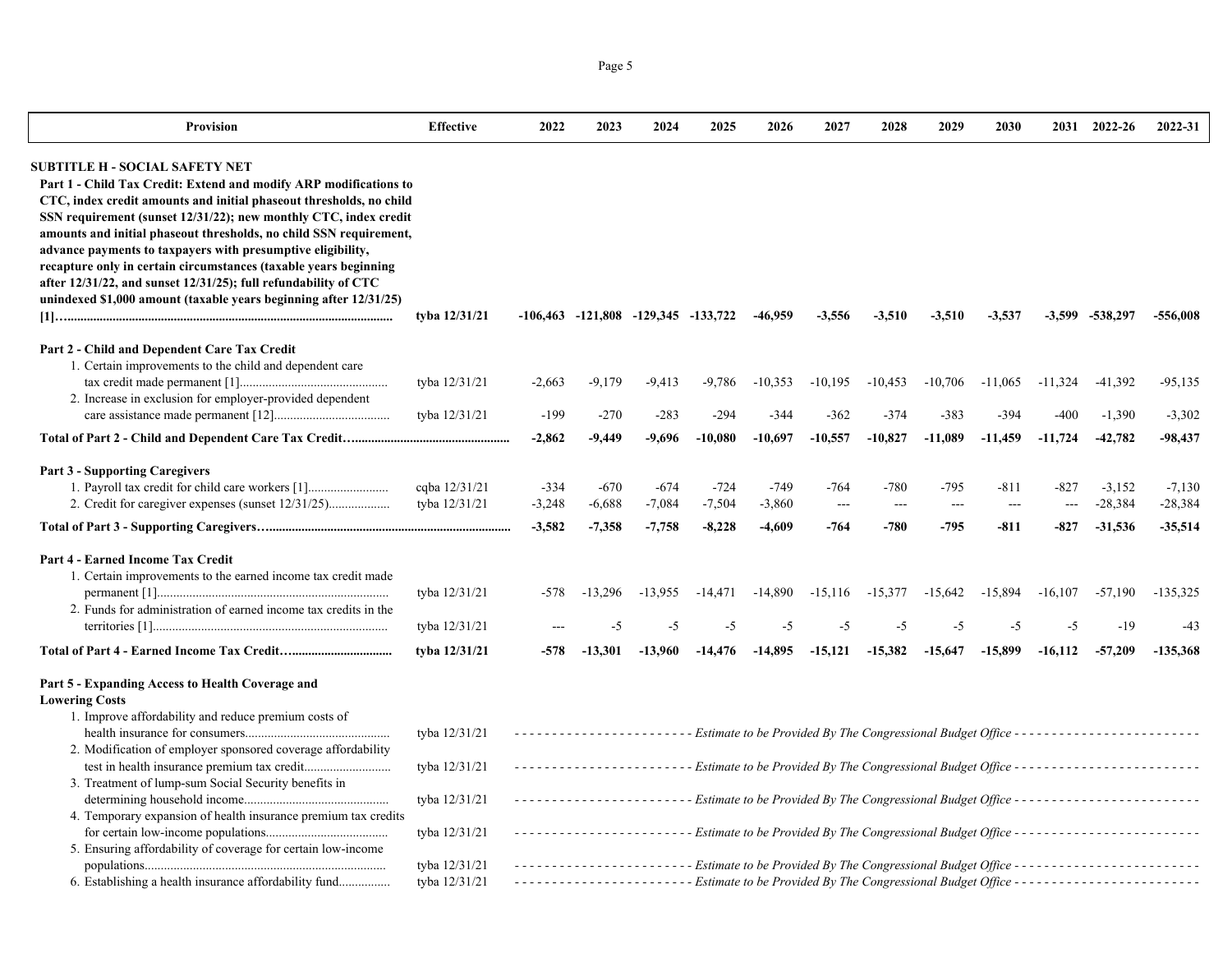Page 6

| <b>Provision</b>                                                                                                        | <b>Effective</b> | 2022  | 2023                                        | 2024   | 2025                                                                                   | 2026      | 2027                                                         | 2028      | 2029      | 2030      | 2031      | 2022-26    | 2022-31                           |
|-------------------------------------------------------------------------------------------------------------------------|------------------|-------|---------------------------------------------|--------|----------------------------------------------------------------------------------------|-----------|--------------------------------------------------------------|-----------|-----------|-----------|-----------|------------|-----------------------------------|
| 7. Special rule for individuals receiving unemployment                                                                  |                  |       |                                             |        |                                                                                        |           |                                                              |           |           |           |           |            |                                   |
|                                                                                                                         | tyba 12/31/21    |       |                                             |        |                                                                                        |           | Estimate to be Provided By The Congressional Budget Office - |           |           |           |           |            |                                   |
| 8. Permanent credit for health insurance costs [1]                                                                      | cmba 12/31/21    | $-2$  | $-11$                                       | $-19$  | $-20$                                                                                  | $-21$     | $-22$                                                        | $-23$     | $-25$     | $-26$     | $-28$     | $-74$      | $-198$                            |
| Total of Part 5 - Expanding Access to Health Coverage and                                                               |                  |       |                                             |        |                                                                                        |           |                                                              |           |           |           |           |            |                                   |
|                                                                                                                         |                  | -2    | $-11$                                       | $-19$  | $-20$                                                                                  | $-21$     | $-22$                                                        | $-23$     | $-25$     | $-26$     | $-28$     | $-74$      | $-198$                            |
| Part 6 - Pathway to Practice Training Programs                                                                          |                  |       |                                             |        |                                                                                        |           |                                                              |           |           |           |           |            |                                   |
| 1. Establishing rural and underserved pathway to practice<br>training programs for post-baccalaureate students, medical |                  |       |                                             |        |                                                                                        |           |                                                              |           |           |           |           |            |                                   |
|                                                                                                                         | tyea DOE         |       |                                             | $-74$  | $-165$                                                                                 | $-262$    | $-387$                                                       | $-589$    | $-844$    | $-1,136$  | $-1,420$  | $-500$     | -4,877                            |
|                                                                                                                         |                  |       |                                             | $-74$  | $-165$                                                                                 | $-262$    | $-387$                                                       | $-589$    | $-844$    | $-1,136$  | $-1.420$  | $-500$     | $-4.877$                          |
| <b>Part 7 - Higher Education</b>                                                                                        |                  |       |                                             |        |                                                                                        |           |                                                              |           |           |           |           |            |                                   |
| 1. Credit for public university research and infrastructure                                                             | qccma 12/31/21   | $-24$ | $-25$                                       | $-25$  | $-26$                                                                                  | $-19$     |                                                              |           |           |           |           | $-119$     | $-125$                            |
| 2. Phaseout of investment income excise tax for private                                                                 |                  |       |                                             |        |                                                                                        |           |                                                              |           |           |           |           |            |                                   |
| colleges and universities providing sufficient grants and                                                               | tyba 12/31/21    |       | $-244$                                      | $-248$ | $-253$                                                                                 | $-258$    | $-257$                                                       | $-262$    | $-267$    | $-273$    | $-278$    | $-1.003$   | $-2.341$                          |
| 3. Federal Pell Grants excluded from gross income [1]                                                                   | tyba 12/31/21    | -6    | $-229$                                      | $-225$ | $-215$                                                                                 | $-212$    | $-221$                                                       | $-214$    | $-205$    | $-196$    | $-188$    | $-887$     | $-1,911$                          |
| 4. Repeal of denial of American Opportunity Tax Credit on                                                               |                  |       |                                             |        |                                                                                        |           |                                                              |           |           |           |           |            |                                   |
|                                                                                                                         | tyba 12/31/21    | $-3$  | $-21$                                       | $-21$  | $-20$                                                                                  | $-20$     | $-20$                                                        | $-20$     | $-19$     | $-18$     | $-18$     | $-85$      | $-180$                            |
|                                                                                                                         |                  | $-33$ | $-519$                                      | $-519$ | $-514$                                                                                 | $-509$    | $-504$                                                       | $-496$    | $-491$    | $-487$    | $-484$    | $-2.094$   | $-4.557$                          |
|                                                                                                                         |                  |       | $-113,520$ $-152,446$ $-161,371$ $-167,205$ |        |                                                                                        | $-77,952$ | $-30.911$                                                    | $-31,607$ | $-32,401$ | $-33,355$ | $-34.194$ | $-672.492$ | $-834.959$                        |
| <b>SUBTITLE J - DRUG PRICING: Selected Drug Manufacturer</b>                                                            |                  |       |                                             |        |                                                                                        |           |                                                              |           |           |           |           |            |                                   |
| <b>Excise Tax Imposed During Noncompliance Periods</b>                                                                  | sa DOE           |       |                                             |        | ------------------------------    No Revenue Effect ---------------------------------- |           |                                                              |           |           |           |           |            |                                   |
|                                                                                                                         |                  |       |                                             |        |                                                                                        |           | $-72,388$                                                    | $-76.388$ | $-81.805$ | $-87,076$ |           |            | $-91.628$ $-789.572$ $-1.198.866$ |
| Joint Committee on Taxation                                                                                             |                  |       |                                             |        |                                                                                        |           |                                                              |           |           |           |           |            |                                   |

 $\overline{\phantom{a}}$ -------------------------

NOTE: Details may not add to totals due to rounding. The date of enactment is assumed to be October 1, 2021.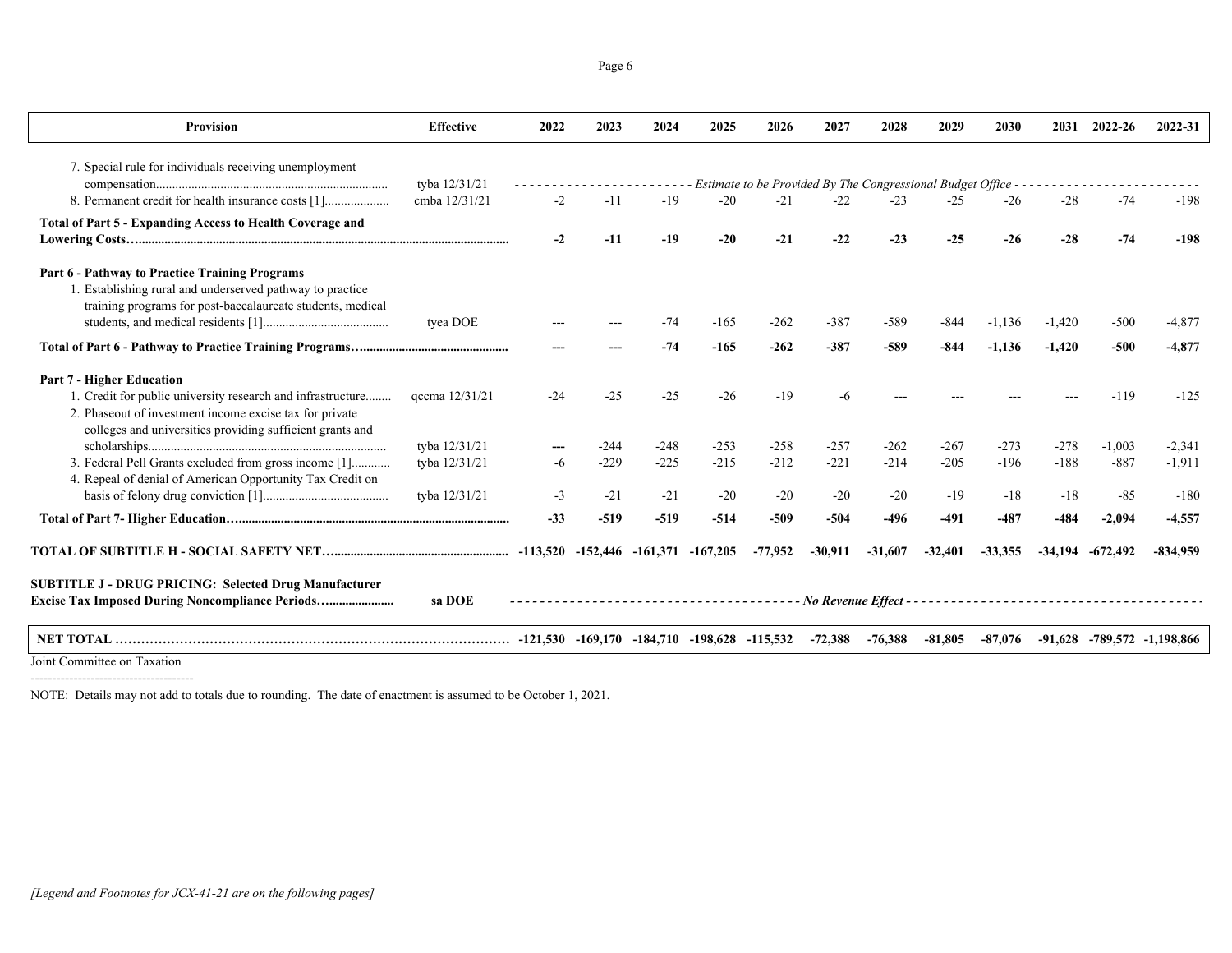Page 7

#### **Legend and Footnotes for JCX-41-21:**

| apoia = amounts paid or incurred after<br>$ema =$ expenditures made after<br>$ppisa = property placed in service after$<br>epasa = electricity produced and sold after<br>qccma = qualified cash contributions made after<br>$ar =$ advance refunding<br>$ara =$ amounts received after<br>fpisa = facilities placed in service after<br>qsgbpa = qualified second generation biofuel<br>$\mathbf{v}$<br>$fsoua = fuel sold or used after$<br>$bia = bonds$ issued after<br>production after<br>$bimt = bond$ issued more than<br>ityea $=$ in taxable years ending after<br>$sa = sales after$<br>itybasd = in taxable years beginning after such date<br>tovpola = transfers of vehicle purchased or leased after<br>bpisa = buildings placed in service after<br>$bpisi = buildings placed in service in$<br>$ityeasd = in taxable years ending after such date$<br>$t$ <sub>y</sub> ba = taxable years beginning after<br>cqba = calendar quarters beginning after<br>leia = leases entered into after<br>vaa = vehicles acquired after<br>$\overline{\text{li}}$ = losses incurred in<br>$cya = calendar years after$<br>$30da = 30 days$ after<br>$DOE = date of enactment$<br>oia = obligations issued after<br>$180da = 180$ days after<br>$duaa = dwelling$ units acquired after<br>$pa = periods after$<br>[1] Estimate contains the following outlay effects:<br>2023<br>2024<br>2027<br>2029<br>2030<br>2022-26<br>2022-31<br>2022<br>2025<br>2026<br>2028<br>2031<br>8,599<br>256<br>1,255<br>2,830<br>4,525<br>5,999<br>7,048<br>7,844<br>9,398<br>10,208<br>14,866<br>57,961<br>Credit for operations and maintenance costs of government-owned broadband<br>73<br>32<br>29<br>24<br>20<br>256<br>38<br>35<br>5<br>207<br>$  -$<br>$---$<br>Credit for electricity produced from certain renewable resources (sunset 12/31/31)<br>87<br>498<br>825<br>1,375<br>2,712<br>3,488<br>4,229<br>20,568<br>281<br>2,008<br>5,064<br>3,066<br>358<br>3,999<br>27,232<br>641<br>724<br>1,267<br>2,874<br>3,748<br>4,270<br>4,534<br>4,815<br>5,866<br>Investment credit for electric transmission property (sunset 12/31/31)<br>73<br>32<br>29<br>24<br>5<br>256<br>38<br>35<br>20<br>207<br>$---$<br>$---$<br>2,104<br>792<br>1,396<br>1,562<br>1,692<br>100<br>7,646<br>7,546<br>$---$<br>$---$<br>---<br>Refundable new qualified plug-in electric drive motor vehicle credit for individuals<br>65<br>83<br>96<br>114<br>134<br>149<br>182<br>434<br>1,243<br>74<br>165<br>180<br>131<br>178<br>139<br>112<br>147<br>195<br>81<br>14<br>15<br>707<br>1,024<br>12<br>328<br>504<br>504<br>1,008<br>832<br>4,687<br>504<br>832<br>1,008<br>$\overline{a}$<br>---<br>$---$<br>83,132<br>94,593<br>97,189<br>100,654<br>28,205<br>3,556<br>3,510<br>3,510<br>3,537<br>3,599<br>403,773<br>421,484<br>Certain improvements to the child and dependent care tax<br>31,732<br>3,801<br>3,834<br>3,900<br>3,898<br>3,176<br>3,221<br>3,251<br>3,295<br>3,356<br>15,433<br>$\overline{\phantom{a}}$<br>576<br>599<br>5,475<br>257<br>517<br>556<br>587<br>611<br>623<br>635<br>2,420<br>515<br>Certain improvements to the earned income tax credit made permanent<br>103,242<br>10,381<br>10,919<br>11,336<br>11,595<br>11,461<br>11,636<br>11,977<br>12,123<br>44,231<br>11,815<br>$\overline{\phantom{a}}$<br>Funds for administration of earned income tax credits in the territories<br>5<br>19<br>43<br>-5<br>5<br>5<br>5<br>5<br>5<br>-5<br>-5<br>$---$<br>167<br>150<br>150<br>134<br>129<br>1,327<br>159<br>153<br>146<br>139<br>629<br>$---$<br>Repeal of denial of American Opportunity Tax Credit on basis of felony drug<br>23<br>50<br>5<br>5<br>5<br>6<br>6<br>6<br>6<br>6<br>6<br>$\cdots$<br>Establishing rural and underserved pathway to practice training programs for<br>post-baccalaureate students, medical students, and medical residents [13]<br>82<br>37<br>131<br>205<br>370<br>614<br>899<br>1,176<br>250<br>3,514<br>$---$<br>---<br>8<br>82<br>2<br>8<br>8<br>9<br>9<br>11<br>32<br>10<br>11<br>6 | Legend for "Effective" column: |  |  |  |  |  |  |  |  |  |  |  |  |  |  |
|-----------------------------------------------------------------------------------------------------------------------------------------------------------------------------------------------------------------------------------------------------------------------------------------------------------------------------------------------------------------------------------------------------------------------------------------------------------------------------------------------------------------------------------------------------------------------------------------------------------------------------------------------------------------------------------------------------------------------------------------------------------------------------------------------------------------------------------------------------------------------------------------------------------------------------------------------------------------------------------------------------------------------------------------------------------------------------------------------------------------------------------------------------------------------------------------------------------------------------------------------------------------------------------------------------------------------------------------------------------------------------------------------------------------------------------------------------------------------------------------------------------------------------------------------------------------------------------------------------------------------------------------------------------------------------------------------------------------------------------------------------------------------------------------------------------------------------------------------------------------------------------------------------------------------------------------------------------------------------------------------------------------------------------------------------------------------------------------------------------------------------------------------------------------------------------------------------------------------------------------------------------------------------------------------------------------------------------------------------------------------------------------------------------------------------------------------------------------------------------------------------------------------------------------------------------------------------------------------------------------------------------------------------------------------------------------------------------------------------------------------------------------------------------------------------------------------------------------------------------------------------------------------------------------------------------------------------------------------------------------------------------------------------------------------------------------------------------------------------------------------------------------------------------------------------------------------------------------------------------------------------------------------------------------------------------------------------------------------------------------------------------------------------------------------------------------------------------------------------------------------------------------------------------------------------------------------------------------------------------------------------------------------------------------------------------------------------------------------------------------------------------------------------------------------------------------------------------------------------------------------------------------------------------------------------------------------------------------------------------------------------------------------------------|--------------------------------|--|--|--|--|--|--|--|--|--|--|--|--|--|--|
|                                                                                                                                                                                                                                                                                                                                                                                                                                                                                                                                                                                                                                                                                                                                                                                                                                                                                                                                                                                                                                                                                                                                                                                                                                                                                                                                                                                                                                                                                                                                                                                                                                                                                                                                                                                                                                                                                                                                                                                                                                                                                                                                                                                                                                                                                                                                                                                                                                                                                                                                                                                                                                                                                                                                                                                                                                                                                                                                                                                                                                                                                                                                                                                                                                                                                                                                                                                                                                                                                                                                                                                                                                                                                                                                                                                                                                                                                                                                                                                                                                   |                                |  |  |  |  |  |  |  |  |  |  |  |  |  |  |
|                                                                                                                                                                                                                                                                                                                                                                                                                                                                                                                                                                                                                                                                                                                                                                                                                                                                                                                                                                                                                                                                                                                                                                                                                                                                                                                                                                                                                                                                                                                                                                                                                                                                                                                                                                                                                                                                                                                                                                                                                                                                                                                                                                                                                                                                                                                                                                                                                                                                                                                                                                                                                                                                                                                                                                                                                                                                                                                                                                                                                                                                                                                                                                                                                                                                                                                                                                                                                                                                                                                                                                                                                                                                                                                                                                                                                                                                                                                                                                                                                                   |                                |  |  |  |  |  |  |  |  |  |  |  |  |  |  |
|                                                                                                                                                                                                                                                                                                                                                                                                                                                                                                                                                                                                                                                                                                                                                                                                                                                                                                                                                                                                                                                                                                                                                                                                                                                                                                                                                                                                                                                                                                                                                                                                                                                                                                                                                                                                                                                                                                                                                                                                                                                                                                                                                                                                                                                                                                                                                                                                                                                                                                                                                                                                                                                                                                                                                                                                                                                                                                                                                                                                                                                                                                                                                                                                                                                                                                                                                                                                                                                                                                                                                                                                                                                                                                                                                                                                                                                                                                                                                                                                                                   |                                |  |  |  |  |  |  |  |  |  |  |  |  |  |  |
|                                                                                                                                                                                                                                                                                                                                                                                                                                                                                                                                                                                                                                                                                                                                                                                                                                                                                                                                                                                                                                                                                                                                                                                                                                                                                                                                                                                                                                                                                                                                                                                                                                                                                                                                                                                                                                                                                                                                                                                                                                                                                                                                                                                                                                                                                                                                                                                                                                                                                                                                                                                                                                                                                                                                                                                                                                                                                                                                                                                                                                                                                                                                                                                                                                                                                                                                                                                                                                                                                                                                                                                                                                                                                                                                                                                                                                                                                                                                                                                                                                   |                                |  |  |  |  |  |  |  |  |  |  |  |  |  |  |
|                                                                                                                                                                                                                                                                                                                                                                                                                                                                                                                                                                                                                                                                                                                                                                                                                                                                                                                                                                                                                                                                                                                                                                                                                                                                                                                                                                                                                                                                                                                                                                                                                                                                                                                                                                                                                                                                                                                                                                                                                                                                                                                                                                                                                                                                                                                                                                                                                                                                                                                                                                                                                                                                                                                                                                                                                                                                                                                                                                                                                                                                                                                                                                                                                                                                                                                                                                                                                                                                                                                                                                                                                                                                                                                                                                                                                                                                                                                                                                                                                                   |                                |  |  |  |  |  |  |  |  |  |  |  |  |  |  |
|                                                                                                                                                                                                                                                                                                                                                                                                                                                                                                                                                                                                                                                                                                                                                                                                                                                                                                                                                                                                                                                                                                                                                                                                                                                                                                                                                                                                                                                                                                                                                                                                                                                                                                                                                                                                                                                                                                                                                                                                                                                                                                                                                                                                                                                                                                                                                                                                                                                                                                                                                                                                                                                                                                                                                                                                                                                                                                                                                                                                                                                                                                                                                                                                                                                                                                                                                                                                                                                                                                                                                                                                                                                                                                                                                                                                                                                                                                                                                                                                                                   |                                |  |  |  |  |  |  |  |  |  |  |  |  |  |  |
|                                                                                                                                                                                                                                                                                                                                                                                                                                                                                                                                                                                                                                                                                                                                                                                                                                                                                                                                                                                                                                                                                                                                                                                                                                                                                                                                                                                                                                                                                                                                                                                                                                                                                                                                                                                                                                                                                                                                                                                                                                                                                                                                                                                                                                                                                                                                                                                                                                                                                                                                                                                                                                                                                                                                                                                                                                                                                                                                                                                                                                                                                                                                                                                                                                                                                                                                                                                                                                                                                                                                                                                                                                                                                                                                                                                                                                                                                                                                                                                                                                   |                                |  |  |  |  |  |  |  |  |  |  |  |  |  |  |
|                                                                                                                                                                                                                                                                                                                                                                                                                                                                                                                                                                                                                                                                                                                                                                                                                                                                                                                                                                                                                                                                                                                                                                                                                                                                                                                                                                                                                                                                                                                                                                                                                                                                                                                                                                                                                                                                                                                                                                                                                                                                                                                                                                                                                                                                                                                                                                                                                                                                                                                                                                                                                                                                                                                                                                                                                                                                                                                                                                                                                                                                                                                                                                                                                                                                                                                                                                                                                                                                                                                                                                                                                                                                                                                                                                                                                                                                                                                                                                                                                                   |                                |  |  |  |  |  |  |  |  |  |  |  |  |  |  |
|                                                                                                                                                                                                                                                                                                                                                                                                                                                                                                                                                                                                                                                                                                                                                                                                                                                                                                                                                                                                                                                                                                                                                                                                                                                                                                                                                                                                                                                                                                                                                                                                                                                                                                                                                                                                                                                                                                                                                                                                                                                                                                                                                                                                                                                                                                                                                                                                                                                                                                                                                                                                                                                                                                                                                                                                                                                                                                                                                                                                                                                                                                                                                                                                                                                                                                                                                                                                                                                                                                                                                                                                                                                                                                                                                                                                                                                                                                                                                                                                                                   |                                |  |  |  |  |  |  |  |  |  |  |  |  |  |  |
|                                                                                                                                                                                                                                                                                                                                                                                                                                                                                                                                                                                                                                                                                                                                                                                                                                                                                                                                                                                                                                                                                                                                                                                                                                                                                                                                                                                                                                                                                                                                                                                                                                                                                                                                                                                                                                                                                                                                                                                                                                                                                                                                                                                                                                                                                                                                                                                                                                                                                                                                                                                                                                                                                                                                                                                                                                                                                                                                                                                                                                                                                                                                                                                                                                                                                                                                                                                                                                                                                                                                                                                                                                                                                                                                                                                                                                                                                                                                                                                                                                   |                                |  |  |  |  |  |  |  |  |  |  |  |  |  |  |
|                                                                                                                                                                                                                                                                                                                                                                                                                                                                                                                                                                                                                                                                                                                                                                                                                                                                                                                                                                                                                                                                                                                                                                                                                                                                                                                                                                                                                                                                                                                                                                                                                                                                                                                                                                                                                                                                                                                                                                                                                                                                                                                                                                                                                                                                                                                                                                                                                                                                                                                                                                                                                                                                                                                                                                                                                                                                                                                                                                                                                                                                                                                                                                                                                                                                                                                                                                                                                                                                                                                                                                                                                                                                                                                                                                                                                                                                                                                                                                                                                                   |                                |  |  |  |  |  |  |  |  |  |  |  |  |  |  |
|                                                                                                                                                                                                                                                                                                                                                                                                                                                                                                                                                                                                                                                                                                                                                                                                                                                                                                                                                                                                                                                                                                                                                                                                                                                                                                                                                                                                                                                                                                                                                                                                                                                                                                                                                                                                                                                                                                                                                                                                                                                                                                                                                                                                                                                                                                                                                                                                                                                                                                                                                                                                                                                                                                                                                                                                                                                                                                                                                                                                                                                                                                                                                                                                                                                                                                                                                                                                                                                                                                                                                                                                                                                                                                                                                                                                                                                                                                                                                                                                                                   |                                |  |  |  |  |  |  |  |  |  |  |  |  |  |  |
|                                                                                                                                                                                                                                                                                                                                                                                                                                                                                                                                                                                                                                                                                                                                                                                                                                                                                                                                                                                                                                                                                                                                                                                                                                                                                                                                                                                                                                                                                                                                                                                                                                                                                                                                                                                                                                                                                                                                                                                                                                                                                                                                                                                                                                                                                                                                                                                                                                                                                                                                                                                                                                                                                                                                                                                                                                                                                                                                                                                                                                                                                                                                                                                                                                                                                                                                                                                                                                                                                                                                                                                                                                                                                                                                                                                                                                                                                                                                                                                                                                   |                                |  |  |  |  |  |  |  |  |  |  |  |  |  |  |
|                                                                                                                                                                                                                                                                                                                                                                                                                                                                                                                                                                                                                                                                                                                                                                                                                                                                                                                                                                                                                                                                                                                                                                                                                                                                                                                                                                                                                                                                                                                                                                                                                                                                                                                                                                                                                                                                                                                                                                                                                                                                                                                                                                                                                                                                                                                                                                                                                                                                                                                                                                                                                                                                                                                                                                                                                                                                                                                                                                                                                                                                                                                                                                                                                                                                                                                                                                                                                                                                                                                                                                                                                                                                                                                                                                                                                                                                                                                                                                                                                                   |                                |  |  |  |  |  |  |  |  |  |  |  |  |  |  |
|                                                                                                                                                                                                                                                                                                                                                                                                                                                                                                                                                                                                                                                                                                                                                                                                                                                                                                                                                                                                                                                                                                                                                                                                                                                                                                                                                                                                                                                                                                                                                                                                                                                                                                                                                                                                                                                                                                                                                                                                                                                                                                                                                                                                                                                                                                                                                                                                                                                                                                                                                                                                                                                                                                                                                                                                                                                                                                                                                                                                                                                                                                                                                                                                                                                                                                                                                                                                                                                                                                                                                                                                                                                                                                                                                                                                                                                                                                                                                                                                                                   |                                |  |  |  |  |  |  |  |  |  |  |  |  |  |  |
|                                                                                                                                                                                                                                                                                                                                                                                                                                                                                                                                                                                                                                                                                                                                                                                                                                                                                                                                                                                                                                                                                                                                                                                                                                                                                                                                                                                                                                                                                                                                                                                                                                                                                                                                                                                                                                                                                                                                                                                                                                                                                                                                                                                                                                                                                                                                                                                                                                                                                                                                                                                                                                                                                                                                                                                                                                                                                                                                                                                                                                                                                                                                                                                                                                                                                                                                                                                                                                                                                                                                                                                                                                                                                                                                                                                                                                                                                                                                                                                                                                   |                                |  |  |  |  |  |  |  |  |  |  |  |  |  |  |
|                                                                                                                                                                                                                                                                                                                                                                                                                                                                                                                                                                                                                                                                                                                                                                                                                                                                                                                                                                                                                                                                                                                                                                                                                                                                                                                                                                                                                                                                                                                                                                                                                                                                                                                                                                                                                                                                                                                                                                                                                                                                                                                                                                                                                                                                                                                                                                                                                                                                                                                                                                                                                                                                                                                                                                                                                                                                                                                                                                                                                                                                                                                                                                                                                                                                                                                                                                                                                                                                                                                                                                                                                                                                                                                                                                                                                                                                                                                                                                                                                                   |                                |  |  |  |  |  |  |  |  |  |  |  |  |  |  |
|                                                                                                                                                                                                                                                                                                                                                                                                                                                                                                                                                                                                                                                                                                                                                                                                                                                                                                                                                                                                                                                                                                                                                                                                                                                                                                                                                                                                                                                                                                                                                                                                                                                                                                                                                                                                                                                                                                                                                                                                                                                                                                                                                                                                                                                                                                                                                                                                                                                                                                                                                                                                                                                                                                                                                                                                                                                                                                                                                                                                                                                                                                                                                                                                                                                                                                                                                                                                                                                                                                                                                                                                                                                                                                                                                                                                                                                                                                                                                                                                                                   |                                |  |  |  |  |  |  |  |  |  |  |  |  |  |  |
|                                                                                                                                                                                                                                                                                                                                                                                                                                                                                                                                                                                                                                                                                                                                                                                                                                                                                                                                                                                                                                                                                                                                                                                                                                                                                                                                                                                                                                                                                                                                                                                                                                                                                                                                                                                                                                                                                                                                                                                                                                                                                                                                                                                                                                                                                                                                                                                                                                                                                                                                                                                                                                                                                                                                                                                                                                                                                                                                                                                                                                                                                                                                                                                                                                                                                                                                                                                                                                                                                                                                                                                                                                                                                                                                                                                                                                                                                                                                                                                                                                   |                                |  |  |  |  |  |  |  |  |  |  |  |  |  |  |
|                                                                                                                                                                                                                                                                                                                                                                                                                                                                                                                                                                                                                                                                                                                                                                                                                                                                                                                                                                                                                                                                                                                                                                                                                                                                                                                                                                                                                                                                                                                                                                                                                                                                                                                                                                                                                                                                                                                                                                                                                                                                                                                                                                                                                                                                                                                                                                                                                                                                                                                                                                                                                                                                                                                                                                                                                                                                                                                                                                                                                                                                                                                                                                                                                                                                                                                                                                                                                                                                                                                                                                                                                                                                                                                                                                                                                                                                                                                                                                                                                                   |                                |  |  |  |  |  |  |  |  |  |  |  |  |  |  |
|                                                                                                                                                                                                                                                                                                                                                                                                                                                                                                                                                                                                                                                                                                                                                                                                                                                                                                                                                                                                                                                                                                                                                                                                                                                                                                                                                                                                                                                                                                                                                                                                                                                                                                                                                                                                                                                                                                                                                                                                                                                                                                                                                                                                                                                                                                                                                                                                                                                                                                                                                                                                                                                                                                                                                                                                                                                                                                                                                                                                                                                                                                                                                                                                                                                                                                                                                                                                                                                                                                                                                                                                                                                                                                                                                                                                                                                                                                                                                                                                                                   |                                |  |  |  |  |  |  |  |  |  |  |  |  |  |  |
|                                                                                                                                                                                                                                                                                                                                                                                                                                                                                                                                                                                                                                                                                                                                                                                                                                                                                                                                                                                                                                                                                                                                                                                                                                                                                                                                                                                                                                                                                                                                                                                                                                                                                                                                                                                                                                                                                                                                                                                                                                                                                                                                                                                                                                                                                                                                                                                                                                                                                                                                                                                                                                                                                                                                                                                                                                                                                                                                                                                                                                                                                                                                                                                                                                                                                                                                                                                                                                                                                                                                                                                                                                                                                                                                                                                                                                                                                                                                                                                                                                   |                                |  |  |  |  |  |  |  |  |  |  |  |  |  |  |
|                                                                                                                                                                                                                                                                                                                                                                                                                                                                                                                                                                                                                                                                                                                                                                                                                                                                                                                                                                                                                                                                                                                                                                                                                                                                                                                                                                                                                                                                                                                                                                                                                                                                                                                                                                                                                                                                                                                                                                                                                                                                                                                                                                                                                                                                                                                                                                                                                                                                                                                                                                                                                                                                                                                                                                                                                                                                                                                                                                                                                                                                                                                                                                                                                                                                                                                                                                                                                                                                                                                                                                                                                                                                                                                                                                                                                                                                                                                                                                                                                                   |                                |  |  |  |  |  |  |  |  |  |  |  |  |  |  |
|                                                                                                                                                                                                                                                                                                                                                                                                                                                                                                                                                                                                                                                                                                                                                                                                                                                                                                                                                                                                                                                                                                                                                                                                                                                                                                                                                                                                                                                                                                                                                                                                                                                                                                                                                                                                                                                                                                                                                                                                                                                                                                                                                                                                                                                                                                                                                                                                                                                                                                                                                                                                                                                                                                                                                                                                                                                                                                                                                                                                                                                                                                                                                                                                                                                                                                                                                                                                                                                                                                                                                                                                                                                                                                                                                                                                                                                                                                                                                                                                                                   |                                |  |  |  |  |  |  |  |  |  |  |  |  |  |  |
|                                                                                                                                                                                                                                                                                                                                                                                                                                                                                                                                                                                                                                                                                                                                                                                                                                                                                                                                                                                                                                                                                                                                                                                                                                                                                                                                                                                                                                                                                                                                                                                                                                                                                                                                                                                                                                                                                                                                                                                                                                                                                                                                                                                                                                                                                                                                                                                                                                                                                                                                                                                                                                                                                                                                                                                                                                                                                                                                                                                                                                                                                                                                                                                                                                                                                                                                                                                                                                                                                                                                                                                                                                                                                                                                                                                                                                                                                                                                                                                                                                   |                                |  |  |  |  |  |  |  |  |  |  |  |  |  |  |
|                                                                                                                                                                                                                                                                                                                                                                                                                                                                                                                                                                                                                                                                                                                                                                                                                                                                                                                                                                                                                                                                                                                                                                                                                                                                                                                                                                                                                                                                                                                                                                                                                                                                                                                                                                                                                                                                                                                                                                                                                                                                                                                                                                                                                                                                                                                                                                                                                                                                                                                                                                                                                                                                                                                                                                                                                                                                                                                                                                                                                                                                                                                                                                                                                                                                                                                                                                                                                                                                                                                                                                                                                                                                                                                                                                                                                                                                                                                                                                                                                                   |                                |  |  |  |  |  |  |  |  |  |  |  |  |  |  |
|                                                                                                                                                                                                                                                                                                                                                                                                                                                                                                                                                                                                                                                                                                                                                                                                                                                                                                                                                                                                                                                                                                                                                                                                                                                                                                                                                                                                                                                                                                                                                                                                                                                                                                                                                                                                                                                                                                                                                                                                                                                                                                                                                                                                                                                                                                                                                                                                                                                                                                                                                                                                                                                                                                                                                                                                                                                                                                                                                                                                                                                                                                                                                                                                                                                                                                                                                                                                                                                                                                                                                                                                                                                                                                                                                                                                                                                                                                                                                                                                                                   |                                |  |  |  |  |  |  |  |  |  |  |  |  |  |  |
|                                                                                                                                                                                                                                                                                                                                                                                                                                                                                                                                                                                                                                                                                                                                                                                                                                                                                                                                                                                                                                                                                                                                                                                                                                                                                                                                                                                                                                                                                                                                                                                                                                                                                                                                                                                                                                                                                                                                                                                                                                                                                                                                                                                                                                                                                                                                                                                                                                                                                                                                                                                                                                                                                                                                                                                                                                                                                                                                                                                                                                                                                                                                                                                                                                                                                                                                                                                                                                                                                                                                                                                                                                                                                                                                                                                                                                                                                                                                                                                                                                   |                                |  |  |  |  |  |  |  |  |  |  |  |  |  |  |
|                                                                                                                                                                                                                                                                                                                                                                                                                                                                                                                                                                                                                                                                                                                                                                                                                                                                                                                                                                                                                                                                                                                                                                                                                                                                                                                                                                                                                                                                                                                                                                                                                                                                                                                                                                                                                                                                                                                                                                                                                                                                                                                                                                                                                                                                                                                                                                                                                                                                                                                                                                                                                                                                                                                                                                                                                                                                                                                                                                                                                                                                                                                                                                                                                                                                                                                                                                                                                                                                                                                                                                                                                                                                                                                                                                                                                                                                                                                                                                                                                                   |                                |  |  |  |  |  |  |  |  |  |  |  |  |  |  |
|                                                                                                                                                                                                                                                                                                                                                                                                                                                                                                                                                                                                                                                                                                                                                                                                                                                                                                                                                                                                                                                                                                                                                                                                                                                                                                                                                                                                                                                                                                                                                                                                                                                                                                                                                                                                                                                                                                                                                                                                                                                                                                                                                                                                                                                                                                                                                                                                                                                                                                                                                                                                                                                                                                                                                                                                                                                                                                                                                                                                                                                                                                                                                                                                                                                                                                                                                                                                                                                                                                                                                                                                                                                                                                                                                                                                                                                                                                                                                                                                                                   |                                |  |  |  |  |  |  |  |  |  |  |  |  |  |  |
|                                                                                                                                                                                                                                                                                                                                                                                                                                                                                                                                                                                                                                                                                                                                                                                                                                                                                                                                                                                                                                                                                                                                                                                                                                                                                                                                                                                                                                                                                                                                                                                                                                                                                                                                                                                                                                                                                                                                                                                                                                                                                                                                                                                                                                                                                                                                                                                                                                                                                                                                                                                                                                                                                                                                                                                                                                                                                                                                                                                                                                                                                                                                                                                                                                                                                                                                                                                                                                                                                                                                                                                                                                                                                                                                                                                                                                                                                                                                                                                                                                   |                                |  |  |  |  |  |  |  |  |  |  |  |  |  |  |
|                                                                                                                                                                                                                                                                                                                                                                                                                                                                                                                                                                                                                                                                                                                                                                                                                                                                                                                                                                                                                                                                                                                                                                                                                                                                                                                                                                                                                                                                                                                                                                                                                                                                                                                                                                                                                                                                                                                                                                                                                                                                                                                                                                                                                                                                                                                                                                                                                                                                                                                                                                                                                                                                                                                                                                                                                                                                                                                                                                                                                                                                                                                                                                                                                                                                                                                                                                                                                                                                                                                                                                                                                                                                                                                                                                                                                                                                                                                                                                                                                                   |                                |  |  |  |  |  |  |  |  |  |  |  |  |  |  |
|                                                                                                                                                                                                                                                                                                                                                                                                                                                                                                                                                                                                                                                                                                                                                                                                                                                                                                                                                                                                                                                                                                                                                                                                                                                                                                                                                                                                                                                                                                                                                                                                                                                                                                                                                                                                                                                                                                                                                                                                                                                                                                                                                                                                                                                                                                                                                                                                                                                                                                                                                                                                                                                                                                                                                                                                                                                                                                                                                                                                                                                                                                                                                                                                                                                                                                                                                                                                                                                                                                                                                                                                                                                                                                                                                                                                                                                                                                                                                                                                                                   |                                |  |  |  |  |  |  |  |  |  |  |  |  |  |  |
|                                                                                                                                                                                                                                                                                                                                                                                                                                                                                                                                                                                                                                                                                                                                                                                                                                                                                                                                                                                                                                                                                                                                                                                                                                                                                                                                                                                                                                                                                                                                                                                                                                                                                                                                                                                                                                                                                                                                                                                                                                                                                                                                                                                                                                                                                                                                                                                                                                                                                                                                                                                                                                                                                                                                                                                                                                                                                                                                                                                                                                                                                                                                                                                                                                                                                                                                                                                                                                                                                                                                                                                                                                                                                                                                                                                                                                                                                                                                                                                                                                   |                                |  |  |  |  |  |  |  |  |  |  |  |  |  |  |
|                                                                                                                                                                                                                                                                                                                                                                                                                                                                                                                                                                                                                                                                                                                                                                                                                                                                                                                                                                                                                                                                                                                                                                                                                                                                                                                                                                                                                                                                                                                                                                                                                                                                                                                                                                                                                                                                                                                                                                                                                                                                                                                                                                                                                                                                                                                                                                                                                                                                                                                                                                                                                                                                                                                                                                                                                                                                                                                                                                                                                                                                                                                                                                                                                                                                                                                                                                                                                                                                                                                                                                                                                                                                                                                                                                                                                                                                                                                                                                                                                                   |                                |  |  |  |  |  |  |  |  |  |  |  |  |  |  |

[2] Loss of less than \$500,000.

[3] Generally effective for calendar years after 2021. The proposal to allow the new markets tax credit be used to offset AMT liability is effective for qualified equity investments initially made after December 31, 2021.

[4] Effective for determinations with respect to 24-month periods (referred to in clause (i) of section 47(c)(1)(B) of the Internal Revenue Code of 1986) and 60-month periods (referred to in clause (ii) of such section) which end after December 31, 2021.